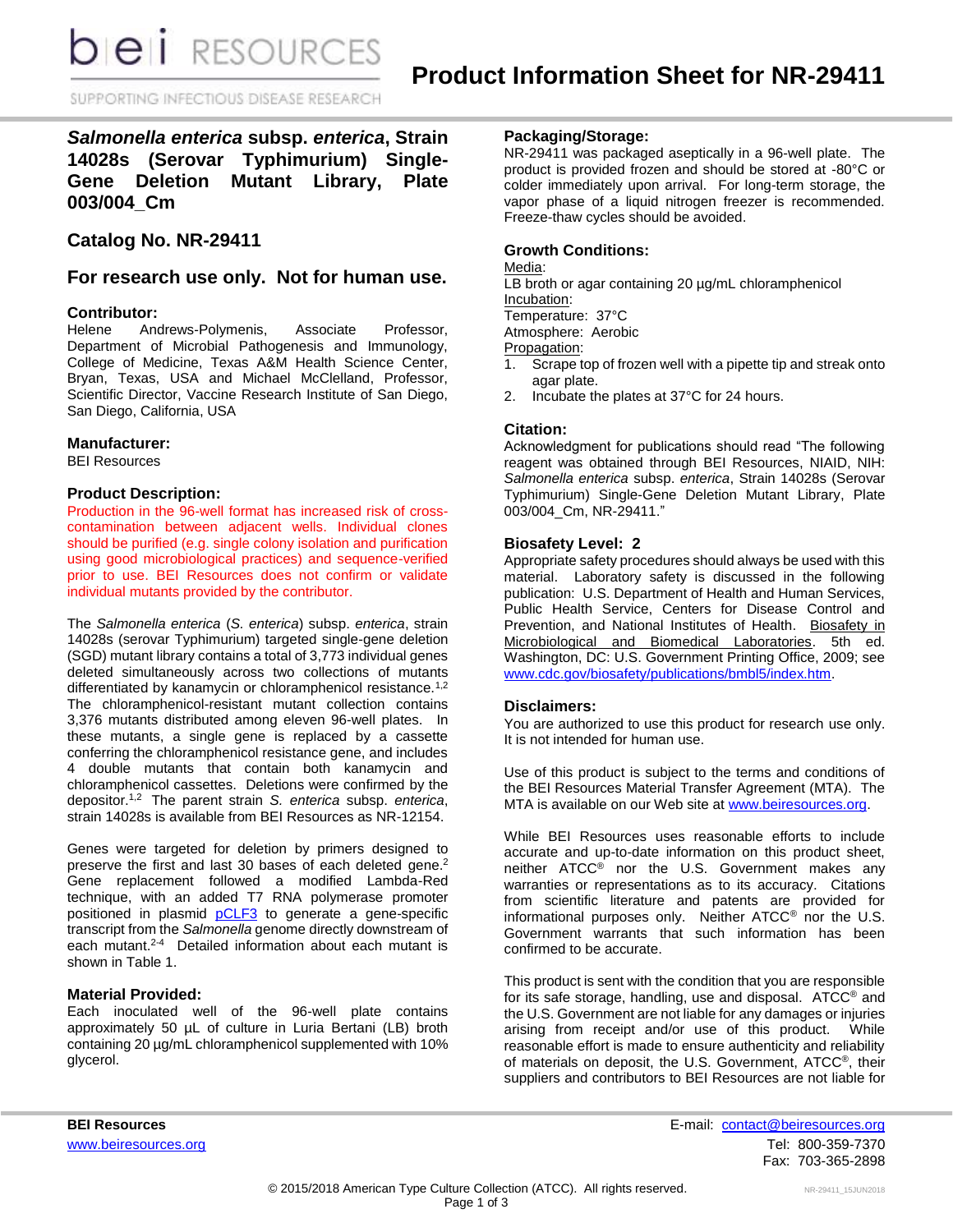**RESOURCES** 

SUPPORTING INFECTIOUS DISEASE RESEARCH

damages arising from the misidentification or misrepresentation of products.

#### **Use Restrictions:**

pei

**This material is distributed for internal research, noncommercial purposes only.** This material, its product or its derivatives may not be distributed to third parties. Except as performed under a U.S. Government contract, individuals contemplating commercial use of the material, its products or its derivatives must contact the contributor to determine if a license is required. U.S. Government contractors may need a license before first commercial sale.

#### **References:**

1. Andrews-Polymenis, H. and M. McClelland, Personal Communication.

- 2. Porwollik, S., et al. "Defined Single-Gene and Multi-Gene Deletion Mutant Collections in *Salmonella enterica* sv Typhimurium." PLoS One 9 (2014): e99820. PubMed: 25007190.
- 3. Santiviago, C. A., et al. "Analysis of Pools of Targeted *Salmonella* Deletion Mutants Identifies Novel Genes Affecting Fitness during Competitive Infection in Mice." PLoS Pathog. 5 (2009): e1000477. PubMed: 19578432.
- 4. Datsenko, K. A. and B. L. Wanner. "One-step Inactivation of Chromosomal Genes in *Escherichia coli* K-13 Using PCR Products." Proc. Natl. Acad. Sci. USA 97 (2000): 6640-6645. PubMed: 10829079.

ATCC<sup>®</sup> is a trademark of the American Type Culture Collection.



#### **Table 1:** *S. enterica* **subsp.** *enterica***, Strain 14028s (Serovar Typhimurium) Single-Gene Deletion Mutant Library, Plate 003/004\_Cm1,2**

| Well<br><b>Position</b> | <b>Deleted Region</b>   | <b>Start</b> | <b>Deletion Deletion</b><br>End | <b>Locus Tag</b>                           | 14028S          | 14028S  | 14028S                   |                                                  |
|-------------------------|-------------------------|--------------|---------------------------------|--------------------------------------------|-----------------|---------|--------------------------|--------------------------------------------------|
|                         | of Chromosome           |              |                                 |                                            | Gene            | Gene    | Gene                     | <b>Description</b>                               |
|                         | or Plasmid              |              |                                 |                                            | <b>Start</b>    | End     | <b>Strand</b>            |                                                  |
| A01                     | plasmid_14028S          | 10277        | 10900                           | STM14_5541                                 | 10247           | 10939   | +                        | Plasmid-encoded fimbriae; chaperone              |
| A02                     | chr 14028S              | 205814       | 208300                          | STM14 0207                                 | 205784          | 208330  | $\ddot{}$                | Putative fimbrial usher                          |
| A03                     | chr 14028S              | 668767       | 669609                          | STM14_0705                                 | 668737          | 669639  | $\ddot{}$                | Putative transcriptional regulator               |
| A04                     | chr_14028S              | 1138622      |                                 | 1138732 STM14_1238                         | 1138592         | 1138762 | $\blacksquare$           | Putative cytoplasmic protein                     |
| A05                     | chr_14028S              | 1401171      | 1401452                         | STM14 1592                                 | 1401141         | 1401482 | $\blacksquare$           | DNA-binding transcriptional activator OsmE       |
| A06                     | chr 14028S              |              | 1498760 1499389                 | STM14_1701                                 | 1498730         | 1499419 | $\blacksquare$           | Secreted effector protein                        |
| A07                     | chr 14028S              |              | 1963447 1964109                 | STM14_2244 1963417                         |                 | 1964139 | $+$                      | Type III-secreted effector protein               |
| A08                     | chr_14028S              |              |                                 | 2287854 2289065 STM14_2643 2287824         |                 | 2289095 | $\blacksquare$           | Putative transport protein                       |
| A09                     | chr_14028S              |              | 2604212 2605249                 | STM14_2999 2604182                         |                 | 2605279 | +                        | Sulfate/thiosulfate transporter subunit          |
| A10                     | chr 14028S              |              | 3049381 3051102                 | STM14_3484                                 | 3049351         | 3051132 | $\ddot{}$                | Translocation machinery component                |
| A11                     | chr 14028S              |              | 3711708 3712403                 | STM14_4253 3711678 3712433                 |                 |         | $\ddot{}$                | Putative transcriptional regulator               |
| A12                     | chr 14028S              | 4388961      | 4389911                         | STM14 4996                                 | 4388931         | 4389941 | $\blacksquare$           | Putative cytoplasmic protein                     |
| <b>B01</b>              | plasmid_14028S          | 10962        | 13310                           | STM14_5542                                 | 10932           | 13340   | $\ddot{}$                | Plasmid-encoded fimbriae; usher protein          |
| <b>B02</b>              | chr_14028S              | 318919       | 319191                          | STM14_0326                                 | 318838          | 319221  | $\blacksquare$           | Putative periplasmic protein                     |
| <b>B03</b>              | chr_14028S <sup>3</sup> | 690183       | 690803                          | STM14_0728                                 | 690153          | 690833  | $\blacksquare$           | Two-component response regulator DpiA            |
| <b>B04</b>              | chr 14028S              | 1139012      | 1140421                         | STM14_1240                                 | 1138982         | 1140544 | $+$                      | Pathogenicity island-encoded protein D           |
| <b>B05</b>              | chr 14028S              |              |                                 | 1403983 1404765 STM14 1597                 | 1403953         | 1404795 | $\blacksquare$           | DNA-binding transcriptional regulator ChbR       |
| <b>B06</b>              | chr_14028S              |              | 1687103 1688110                 | STM14_1924                                 | 1687073 1688143 |         | $\ddot{}$                | Putative NADP-dependent oxidoreductase           |
| <b>B07</b>              | chr_14028S              |              | 2026190 2027791                 | STM14_2334                                 | 2026160 2028052 |         | $\ddot{}$                | Methyl accepting chemotaxis protein II           |
| <b>B08</b>              | chr 14028S              |              |                                 | 2289122 2290066 STM14_2644                 | 2289092 2290096 |         | $\blacksquare$           | Putative glycohydrolase                          |
| <b>B09</b>              | chr_14028S              |              | 2932888 2933367                 | STM14_3337                                 | 2932858         | 2933397 | $\ddot{}$                | Phase-1 flagellin repressor                      |
| <b>B10</b>              | chr 14028S              |              |                                 | 3055513 3056463 STM14 3491                 | 3055483 3056493 |         | $+$                      | Needle length control protein                    |
| <b>B11</b>              | chr_14028S              |              |                                 | 3837836 3840304 STM14_4385 3837806 3840334 |                 |         | $\ddot{}$                | Long polar fimbrial outer membrane usher protein |
| <b>B12</b>              | chr 14028S              |              | 4429048 4429857                 | STM14 5040                                 | 4429018 4429887 |         | $\blacksquare$           | 23S rRNA pseudouridine synthase F                |
| C <sub>01</sub>         | plasmid 14028S          | 26296        | 26886                           | STM14_5560                                 | 26266           | 26916   | $\ddot{}$                | Hydrophilic protein                              |
| CO <sub>2</sub>         | chr 14028S              | 328445       | 329173                          | STM14 0334                                 | 328415          | 329203  | $\blacksquare$           | Putative cytoplasmic protein                     |
| CO <sub>3</sub>         | chr 14028S              | 733763       | 734788                          | STM14 0779                                 | 733733          | 734818  | $\ddot{}$                | Putative phosphate starvation-inducible protein  |
| CO <sub>4</sub>         | chr_14028S              | 1176649      | 1177269                         | STM14_1290                                 | 1176619         | 1177299 | $\ddot{}$                | N-acetylmannosamine-6-phosphate 2-epimerase      |
| C <sub>05</sub>         | chr 14028S              |              |                                 | 1432804 1433457 STM14_1632 1432774         |                 | 1433487 | $\blacksquare$           | Hypothetical protein                             |
| C <sub>06</sub>         | chr_14028S              |              |                                 | 1702188 1703078 STM14_1940 1702158 1703108 |                 |         | $\overline{\phantom{a}}$ | Secreted effector protein                        |
| CO7                     | chr_14028S              |              | 2046215 2046487                 | STM14_2359 2046185 2046517                 |                 |         | +                        | Putative inner membrane protein                  |
| C <sub>08</sub>         | chr 14028S              |              | 2366139 2367635                 | STM14 2739 2366109 2367665                 |                 |         | $\Box$                   | Hypothetical protein                             |
| C <sub>09</sub>         | chr_14028S              | 2947067      | 2948059                         | STM14_3350                                 | 2947037         | 2948089 | $+$                      | Secreted effector protein                        |
| C10                     | chr 14028S              |              | 3074863 3075714                 | STM14_3514                                 | 3074812 3075744 |         | $\overline{\phantom{a}}$ | Putative transcriptional regulator               |
| C11                     | chr 14028S              | 3868330      |                                 | 3869070 STM14 4423                         | 3868300         | 3869100 | $\ddot{}$                | <b>Transcriptional repressor</b>                 |
| C <sub>12</sub>         | chr 14028S              | 4562749      | 4563408                         | STM14_5176                                 | 4562719         | 4563438 | +                        | DNA-binding transcriptional activator DcuR       |
| D <sub>01</sub>         | plasmid_14028S          | 28213        | 29928                           | STM14_5562                                 | 28183           | 29958   | $\ddot{}$                | Hydrophilic protein                              |
| D <sub>02</sub>         | chr 14028S              | 329260       | 329586                          | STM14 0335                                 | 329200          | 329616  | $\blacksquare$           | Putative periplasmic protein                     |
| $\overline{D03}$        | chr 14028S              | 785695       | 786528                          | STM14 0839                                 | 785662          | 786558  | $\overline{\phantom{a}}$ | Putative glycosyl transferase                    |

**BEI Resources** E-mail: [contact@beiresources.org](mailto:contact@beiresources.org) [www.beiresources.org](http://www.beiresources.org/)Tel: 800-359-7370 Fax: 703-365-2898